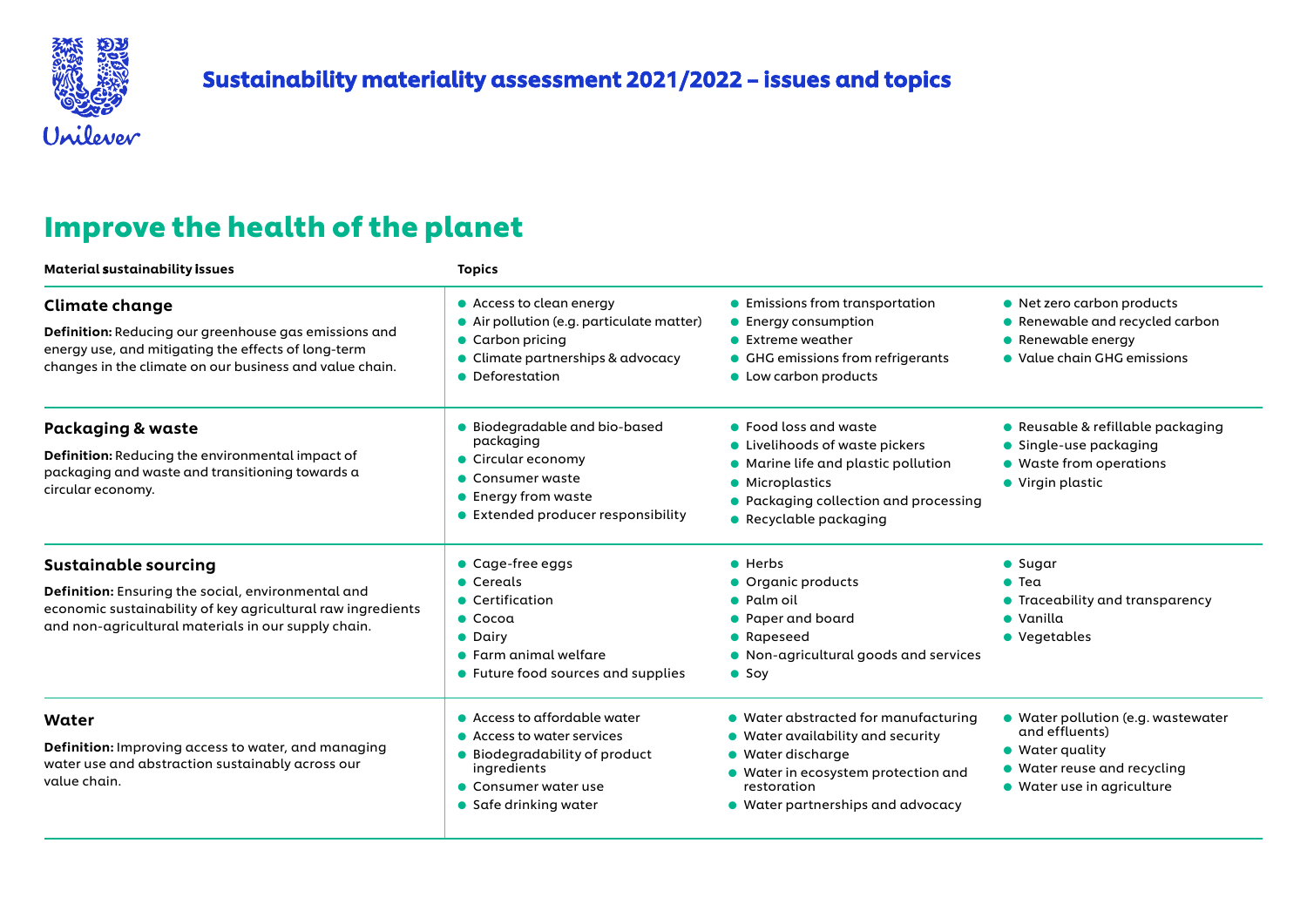

## **Improve people's health, confidence and wellbeing**

| Material sustainability issues                                                                                                                                                                                                | <b>Topics</b>                                                                                                                   |                                                                                                                                             |                                                                                                  |
|-------------------------------------------------------------------------------------------------------------------------------------------------------------------------------------------------------------------------------|---------------------------------------------------------------------------------------------------------------------------------|---------------------------------------------------------------------------------------------------------------------------------------------|--------------------------------------------------------------------------------------------------|
| <b>Health &amp; wellbeing</b><br>Definition: Improving the health and hygiene of our<br>consumers through our brands and products, campaigns<br>and partnerships.                                                             | ● Body confidence and self-esteem<br>• Communicable diseases<br>(e.g. Covid-19)<br>$\bullet$ Hand hygiene<br>• Mental wellbeing | • Non-communicable diseases<br>(e.g. cancer, diabetes, heart disease)<br>• Oral health<br>• Sanitation<br>$\bullet$ Skin health and healing |                                                                                                  |
| <b>Nutrition &amp; diets</b><br><b>Definition:</b> Developing products with a balanced nutritional<br>profile and promoting consumers' understanding of their<br>own nutrition, and its links to their health and well-being. | • Calories<br>• Dietary diversification<br>• Diets and lifestyle<br>$\bullet$ Fats<br>• Food security                           | $\bullet$ Fortification<br>• Malnutrition<br>• Meat and dairy-free alternatives<br>• Nutritional information<br>• Nutritional profile       | • Obesity<br>• Plant-based diets<br>• Product reformulation<br>$\bullet$ Salt<br>$\bullet$ Sugar |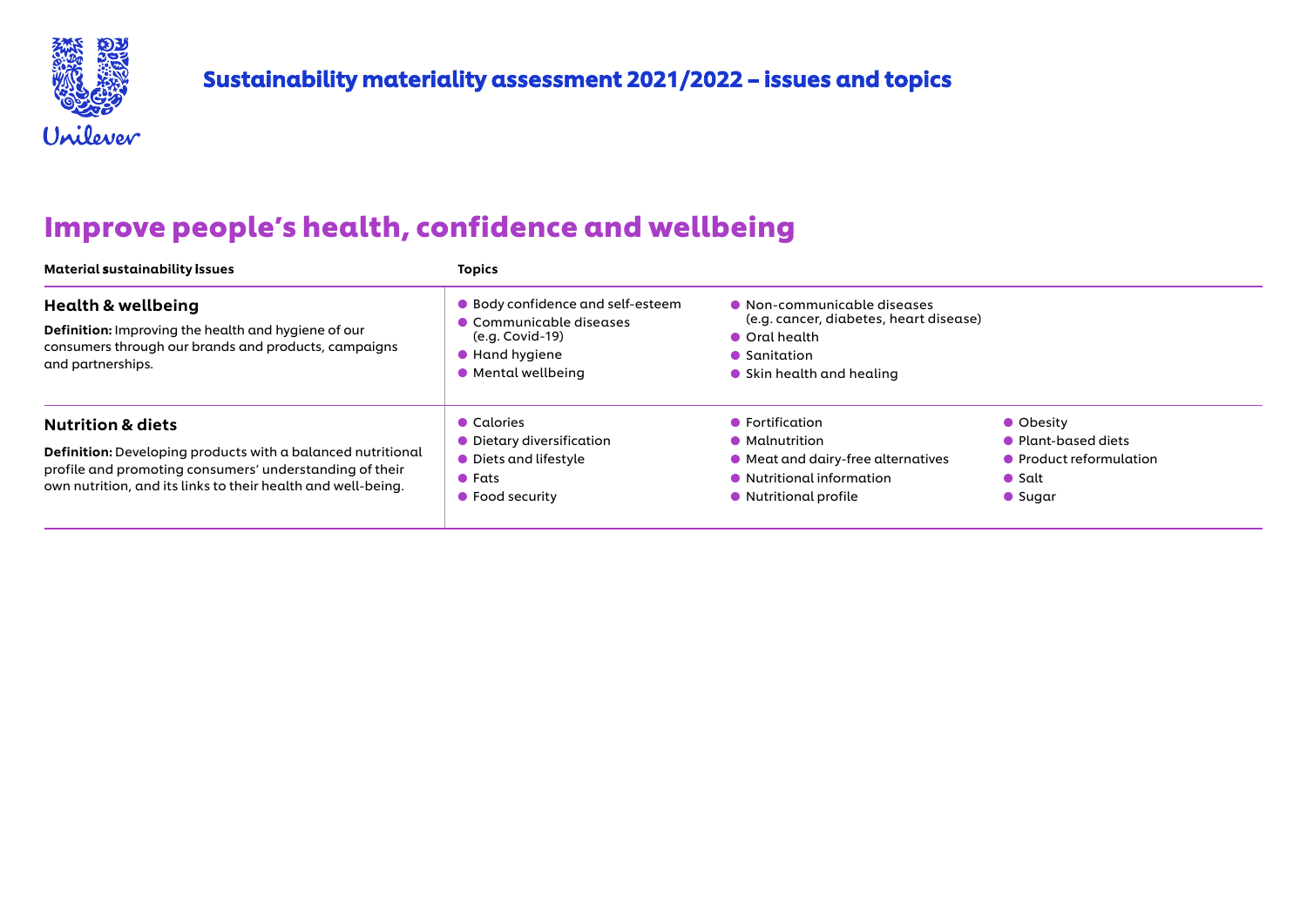

## Contribute to a fairer, more socially inclusive world

| Material sustainability issues                                                                                                                                                     | <b>Topics</b>                                                                                                                                                                                                                                                                  |                                                                                                                                                                                       |                                                                                                                                         |
|------------------------------------------------------------------------------------------------------------------------------------------------------------------------------------|--------------------------------------------------------------------------------------------------------------------------------------------------------------------------------------------------------------------------------------------------------------------------------|---------------------------------------------------------------------------------------------------------------------------------------------------------------------------------------|-----------------------------------------------------------------------------------------------------------------------------------------|
| <b>Diversity &amp; inclusion</b><br>Definition: Ensuring that everyone is represented equally<br>at all levels in society and in our organisation, and has<br>equal opportunities. | ● Equality in the workplace<br>• Equal opportunities*<br>$\bullet$ Equal pay*<br>• Price discrimination*                                                                                                                                                                       |                                                                                                                                                                                       |                                                                                                                                         |
| <b>Future of work</b><br><b>Definition:</b> Helping our people adapt to changes in the<br>workplace and the changing nature of work through<br>upskilling and reskilling.          | • Employment practices<br>• Employee engagement<br>• Lifelong learning<br>• New employment models                                                                                                                                                                              | • Reskilling and upskilling<br>• Responsible automation<br>• Talent attraction and retention<br>• Youth employability                                                                 |                                                                                                                                         |
| <b>Human Rights</b><br>Definition: Upholding and promoting the basic rights and<br>freedoms of all who work across the value chain.                                                | • Child labour<br>$\bullet$ Conflict minerals<br>• Discrimination*<br>• Forced labour<br>• Freedom of association and<br>collective bargaining<br>• Harassment                                                                                                                 | liformal labour in our value chain<br>• Labour management relations<br>• Land rights<br>• Maternity and paternity protection<br>• Migrant workers and trafficking<br>• Modern slavery | • Rights of indigenous peoples<br>• Sexual exploitation<br>• Social justice and equality<br>• Training and education<br>• Working hours |
| <b>Living standards</b><br>Definition: Ensuring everyone who depends on Unilever<br>has enough to provide for their basic needs and have a<br>decent standard of living.           | • Equal remuneration<br>$\bullet$ Fair trade<br>$\bullet$ Living wage<br>$\bullet$ Product affordability and accessibility<br>• Socially inclusive business models<br>• Sustainable livelihoods for smallholder farmers<br>• Sustainable livelihoods for small-scale retailers |                                                                                                                                                                                       |                                                                                                                                         |